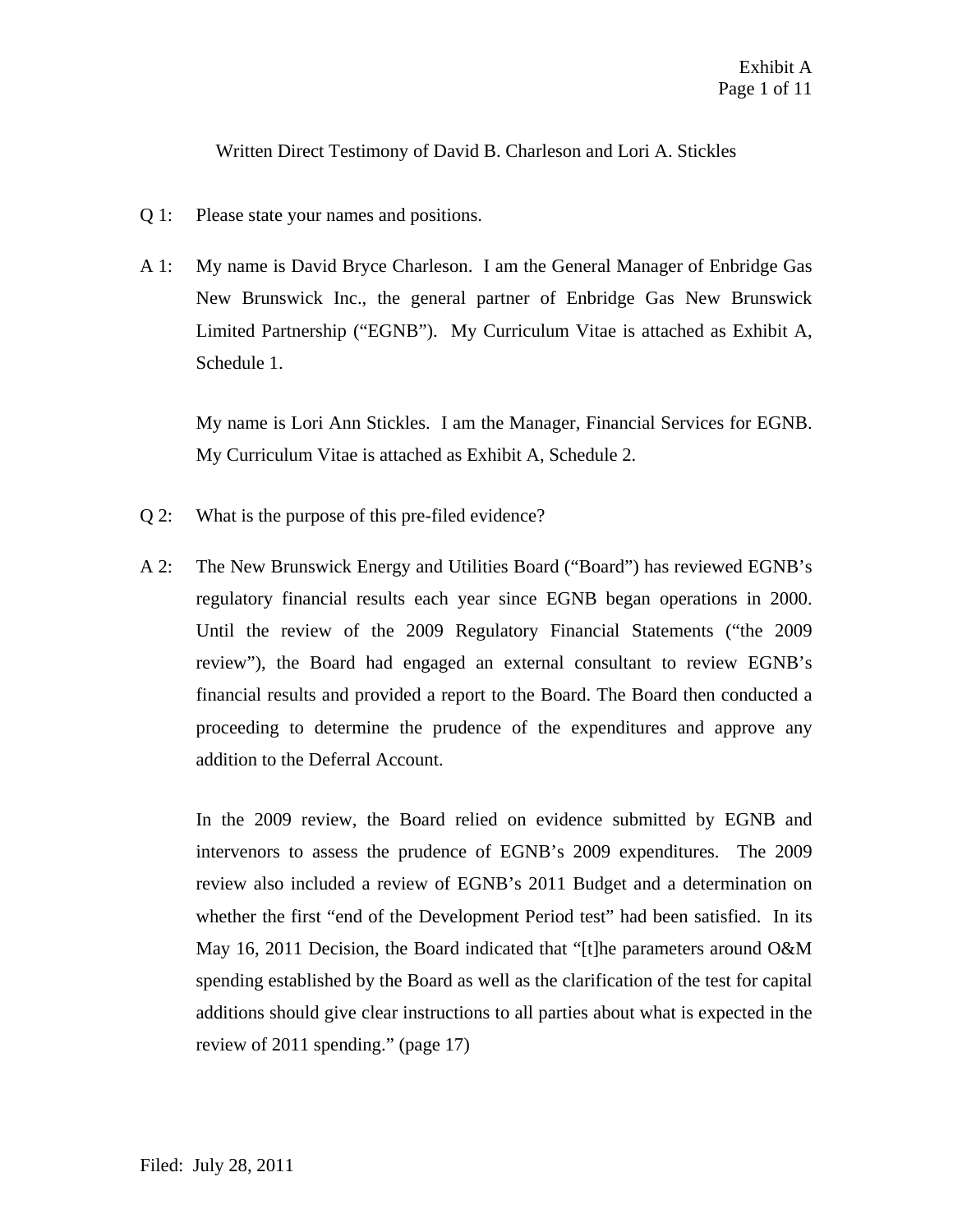In the 2009 review Decision, the Board did not indicate that it intended to review EGNB's 2010 Regulatory Financial Statements and 2012 Budget differently than the manner used in the 2009 review. As a result, EGNB has prepared this evidence in support of the review of its 2010 Regulatory Financial Statements and commodity purchases and sales and 2012 Budget in a similar manner to the 2009 review.

- Q 3: Has EGNB already submitted evidence in relation to any of these matters?
- A 3: On March 15, 2011, EGNB filed its Commodity Sales report for the fiscal year ended December 31, 2009, 2010 Regulatory Financial Statements, 2010 Audited Financial Statements and Details of Adjustments for Regulatory Statements. Details of Bad Debt Expenses for 2010 were filed on March 16, 2011.
- Q 4: Is EGNB providing revisions to any of this evidence at this time?
- A 4: EGNB is filing revised 2010 Regulatory Financial Statements to reflect the orders of the Board in the 2009 review Decision. These revised statements can be found at Exhibit A, Schedule 3. A black-line of the statements showing the changes to the statements filed on March 15, 2011 can be found in Exhibit A, Schedule 4.
- Q 5: What matters are EGNB addressing in this evidence?
- A 5: EGNB is submitting evidence in relation to four areas:
	- 1. comments on the 2010 Regulatory Financial Statements;
	- 2. comments on the report submitted by Mr. Butler;
	- 3. the 2012 Budget; and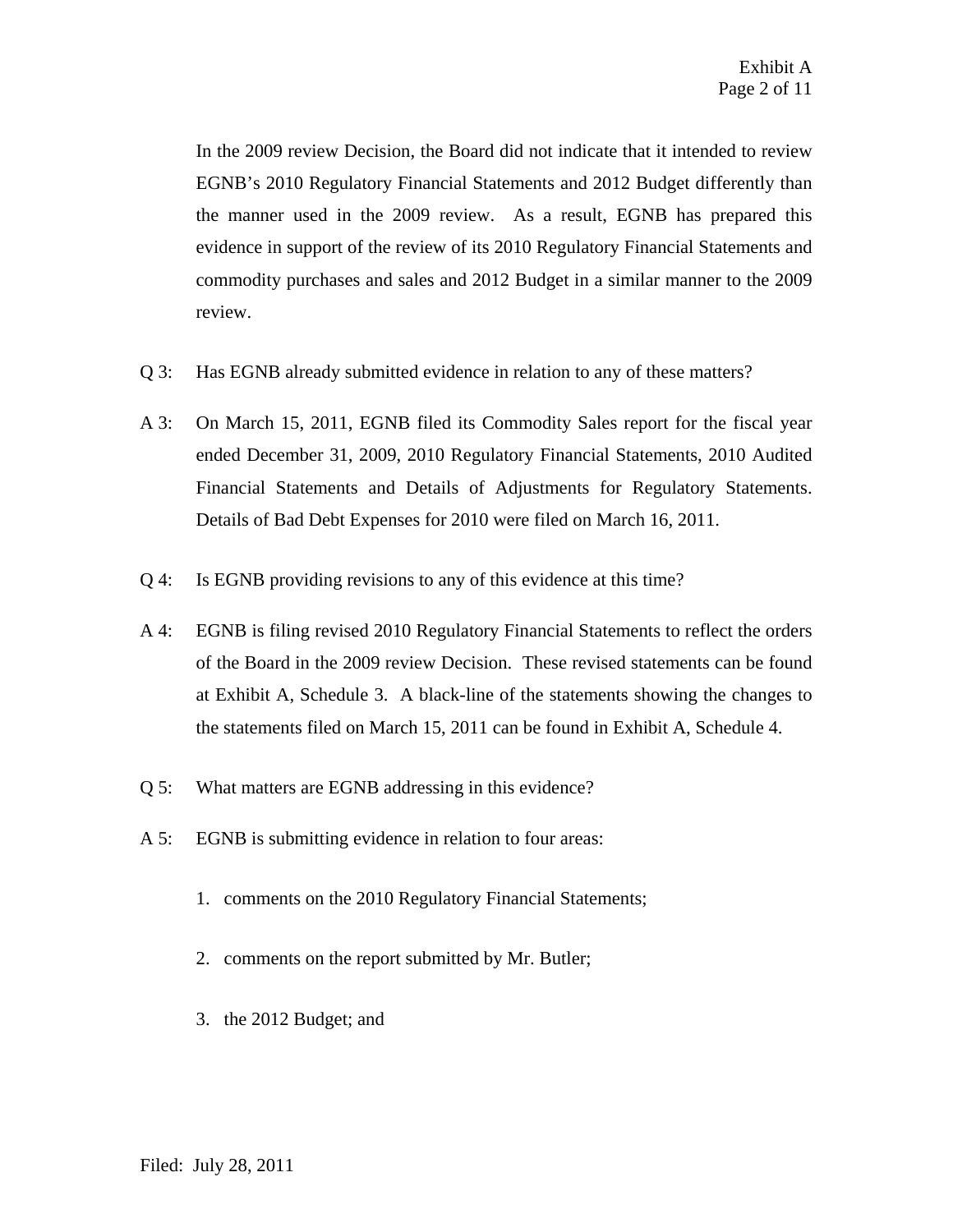4. the end of the Development Period tests.

## 2010 Regulatory Financial Statements

- Q 6: What aspects of the 2010 Regulatory Financial Statements does EGNB wish to comment on?
- A 6: There are a few areas of the 2010 Regulatory Financial Statements that EGNB believes warrant additional commentary. These are installation services and the prudence of EGNB's 2010 system expansion.
- Q 7: What is EGNB's perspective related to installation services and the associated costs?
- A 7: EGNB believes that installation services is an integrated part of EGNB's operations that are integral to the development of the natural gas distribution system in New Brunswick. It is for these reasons that all costs and revenues associated with installation services have formed part of EGNB's revenue requirement since their inception in 2003.

The Province initially established an "unbundled" model for New Brunswick's gas distribution franchise which precluded EGNB from both selling natural gas and providing installation services prior to 2003. The "unbundled" model failed to provide the natural gas industry with the ability to stimulate growth. This was recognized by the Province and in 2003 legislative changes were made to allow EGNB to provide system gas and installation services in a relatively unencumbered manner. EGNB was permitted to offer installation services without having to get prices approved by the Board. This recognized the competitive nature of these activities and the need to be able to offer competitive and responsive pricing.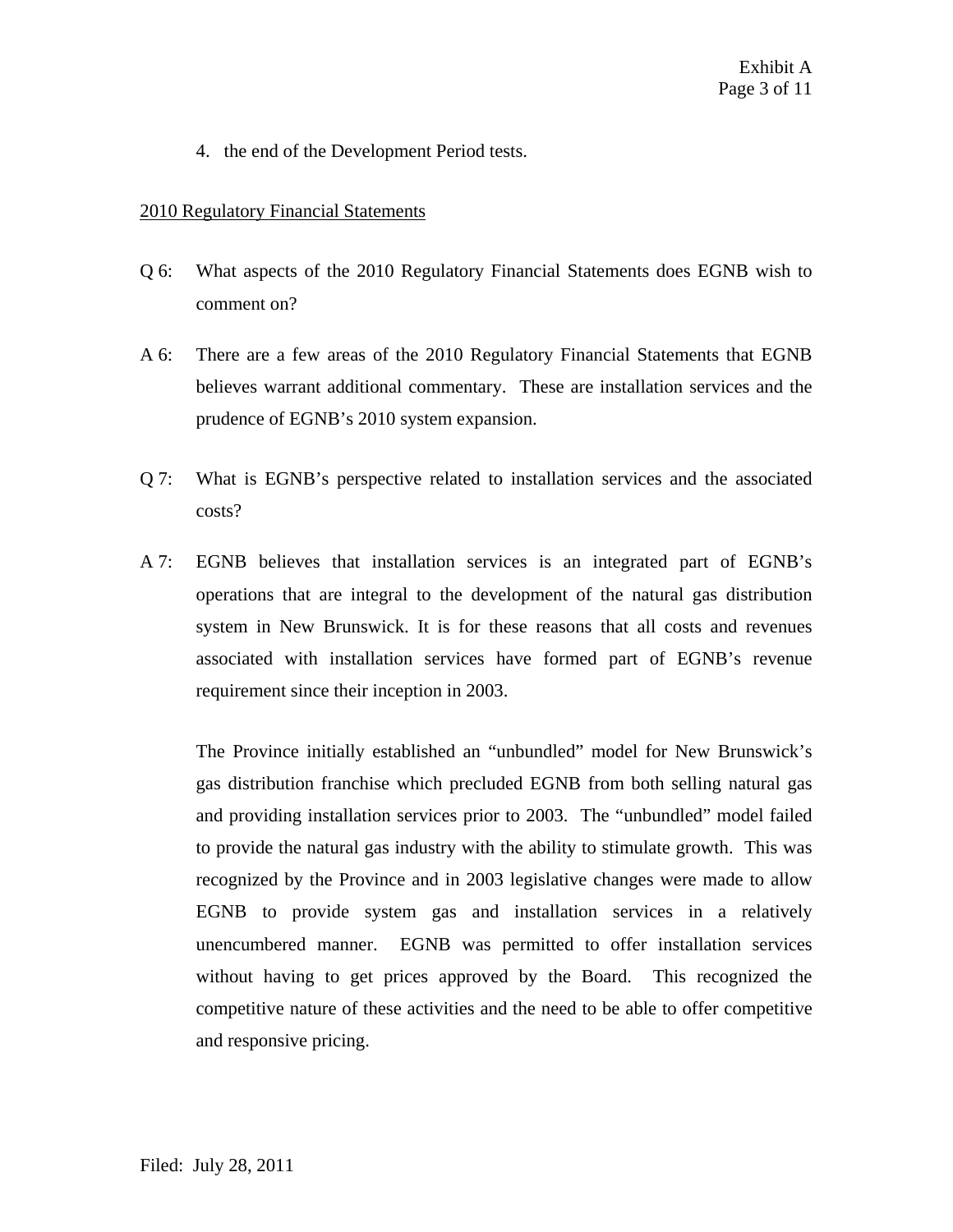It is clear that the primary goal of EGNB's entry into the installation services market in 2003 was to increase the utility's customer base by ensuring the availability of service, consistency of service, quality of work and safety of the industry and the public. In entering into this market, it was EGNB's expectation and understanding that costs associated with providing installation services would be included within the utility's costs. This expectation is supported by a letter from EGNB's General Manager at the time to the then Chair of the Board of Commissioners of Public Utilities, summarizing a meeting held to discuss installation services shortly after the legislation was changed to allow EGNB to provide customer services. A copy of this letter can be found in Exhibit A, Schedule 5. The letter states:

 "EGNB's involvement in the sale of natural gas and retail services (sale, installation and servicing of equipment) must be viewed in this context, i.e. these activities are part of the "utility" and their sole objective is to help develop and sustain the industry in order to improve the viability of the gas distribution activity. In other words, their sole function is to help "fill the pipes". As a result, EGNB embarks in these activities with the clear expectation that any surplus or shortfall resulting from these activities will be integrated with the results of the distribution activity, i.e. added to or deducted from the deferral account." (pages 1-2)

EGNB received no indication back from the Board that this would not be the case and has operated on that basis since it began providing installation services in 2003.

Secondary goals of providing installation services included the development of industry experience by hiring recent graduates out of trade school and increasing the number of contractors providing service. EGNB has made good progress on its goals. EGNB currently serves approximately 11,000 distribution customers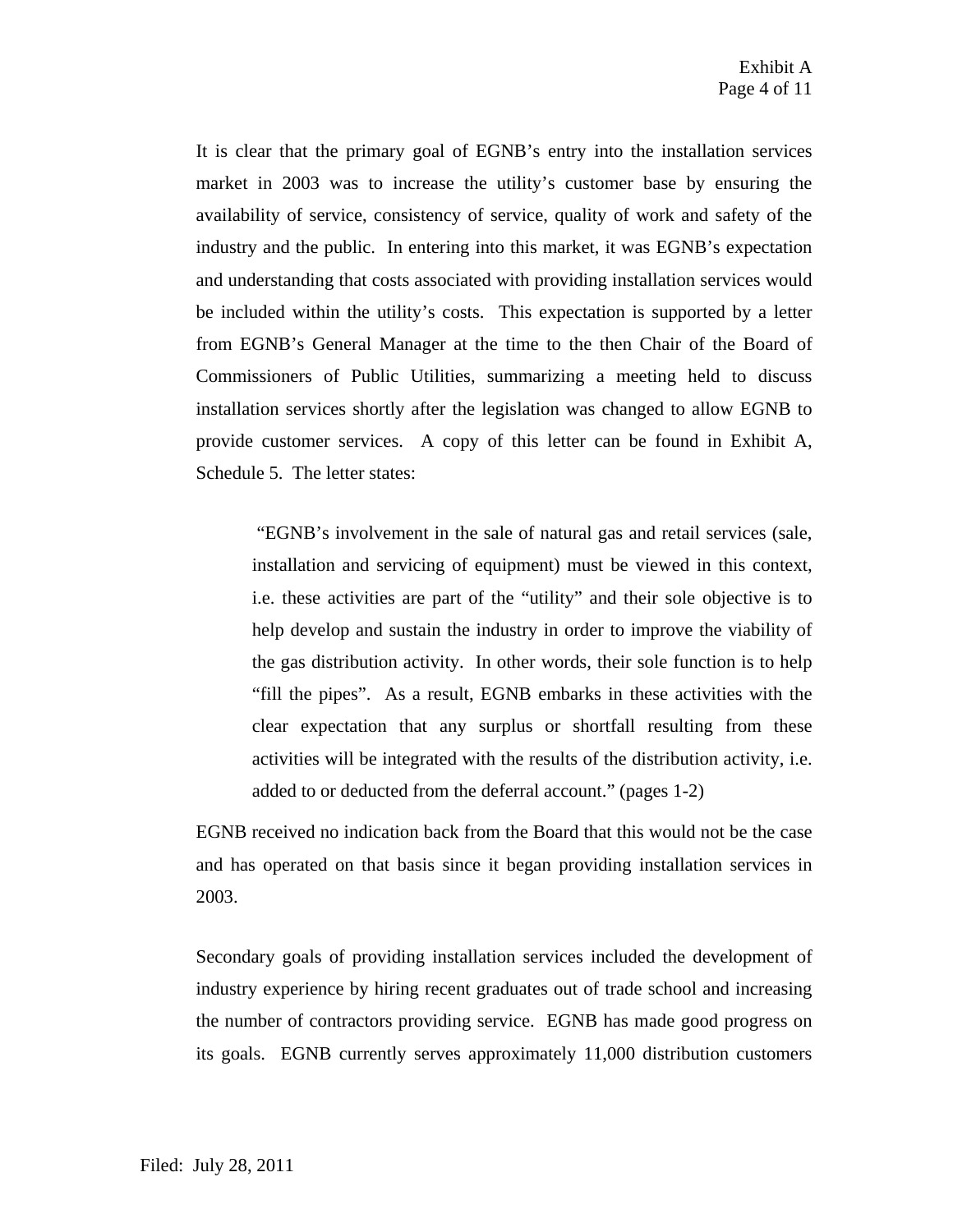and continues to add new customers daily. Also, when EGNB began flowing gas there were seven HVAC contractors providing natural gas installation whereas today there are more than fifty. EGNB believes the original goals of EGNB's entry into this market remain important to the long term viability of the overall natural gas industry and must be the primary focus of its installation services activities.

EGNB continually evaluates and adjusts its installation services activities in response to trends in the market. Given the ability of other market participants to serve the commercial sector, EGNB has effectively stopped performing installation services for this segment of the market. Also, EGNB has been reducing the amount of residential installation services, with more work being performed by third party HVAC contractors, either directly or as a subcontractor for EGNB. EGNB expects this evolution to continue, with EGNB narrowing its focus to areas of the market where the availability of service, consistency of service, quality of work and safety of the industry and the public is not at the level to support continued growth.

- Q 8: Does EGNB believe that analyzing installation services on a "full-cost" basis is the most relevant means of assessing installation services?
- A 8: EGNB believes that a full-cost analysis of installation services does provide the Board with a perspective on costs associated with EGNB's installation services. However, this analysis may also overstate the role that installation services plays within EGNB's revenue requirement. When costs are allocated on a full-cost basis, portions of costs are allocated to installation services based on reasonable allocators. These include costs associated with labour, facilities, equipment, supplies and other overheads. In many of these cases, these costs would not vary if EGNB were not to perform installation services. As a result, EGNB believes the most appropriate means of assessing the financial implications of installation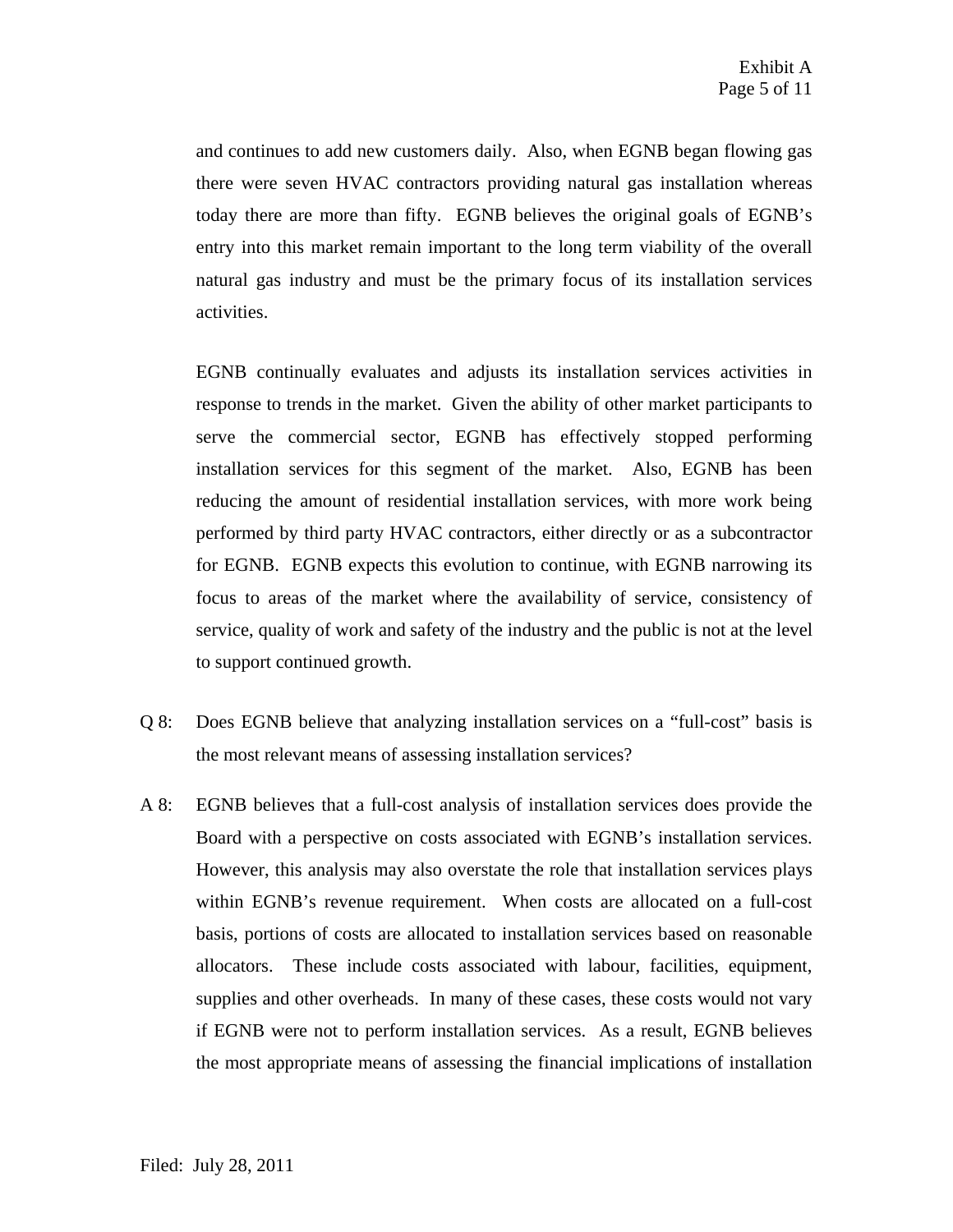services on EGNB's revenue requirement is to assess these activities on a marginal cost basis, where only the costs that would be eliminated if installation services were no longer performed would be factored in.

However, any assessment of installation services must also consider the core principles behind EGNB performing these activities. As noted above, EGNB entered into these activities to support growth and the development of the natural gas distribution system in New Brunswick.

- Q 9: How do the costs and net margin compare for installation services on a marginal cost basis to the full cost analysis seen on page 14 of the 2010 Regulatory Financial Statements?
- A 9: As seen on page 14, the allocated expenses associated with installation services in 2010 were \$1.6 million on a full cost basis. On a marginal cost basis, the total costs would be \$0.8 million. If installation services were considered on a marginal cost basis, the resulting net margin from installation services in 2010 would be \$0.2 million.
- Q 10: Has EGNB conducted any assessment of its 2010 expansion costs?
- A 10: Based on the direction provided in the 2009 review Decision related to Capital Additions, EGNB has included the calculation of the prudence of its 2010 expansion costs in the 2010 Regulatory Financial Statements at page 15. As demonstrated by the calculation, the annual positive impact on the revenue requirement of EGNB's 2010 capital expansion was \$0.8 million. As the annualized revenue exceeds the annualized costs by 28%, EGNB believes this clearly demonstrates the prudence of its 2010 capital expansion activities.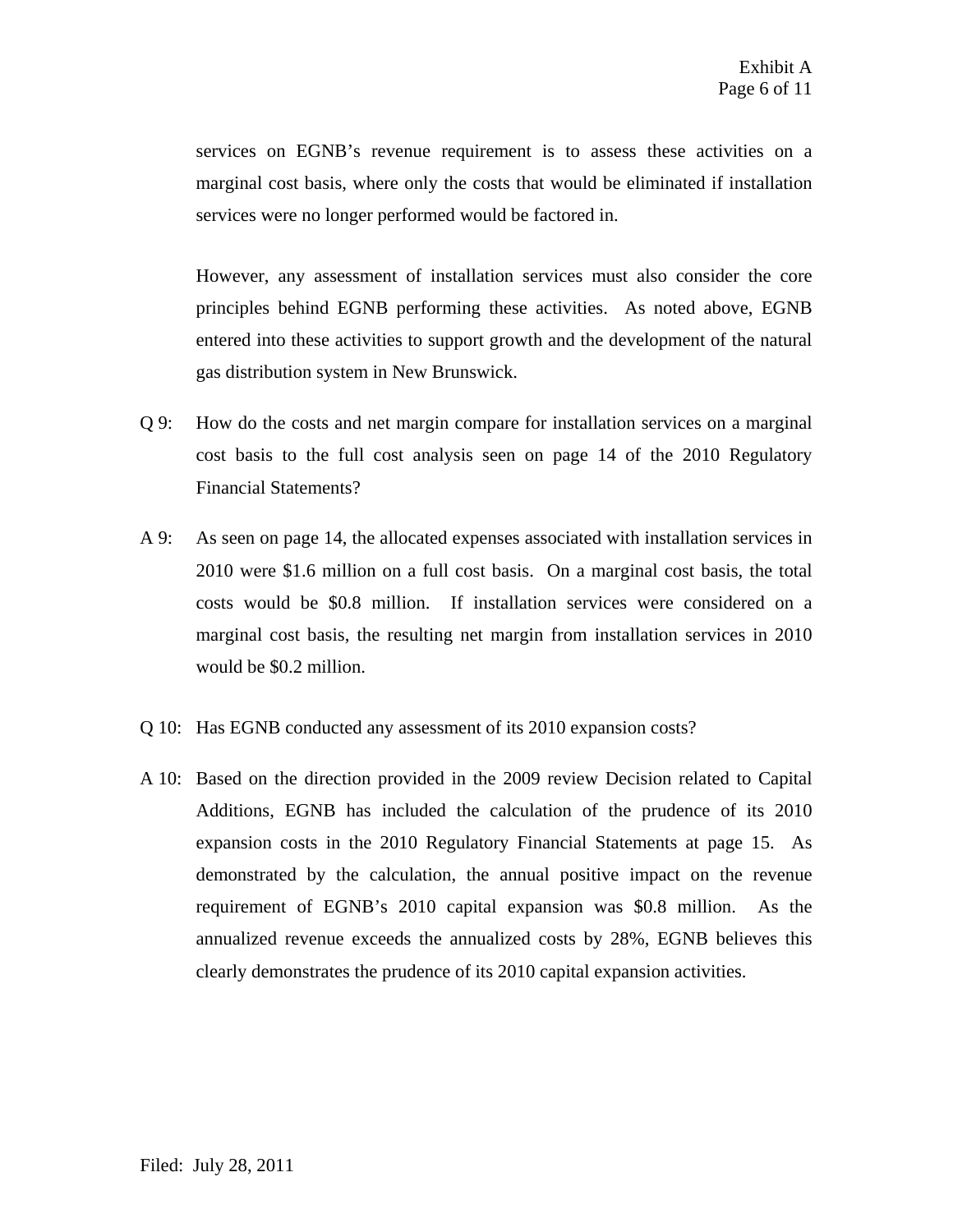## Purchase and Sale of Natural Gas Report

- Q 11: Moving to the report prepared by Mr. John Butler of J.C. Butler Management Ltd. titled "Report to the New Brunswick Energy and Utilities Board on the Purchase and Sale of Natural Gas by Enbridge Gas New Brunswick During 2010", do you have any comments on Mr. Butler's findings regarding potential crosssubsidization between standard offer customers and partner's equity found on pages 13 and 14 of his report?
- A 11: EGNB does not dispute Mr. Butler's finding or recommendation related to the allocation of salaries charged from EGNB to EUG. EGNB has made an adjustment to transfer \$38,844 from partner's equity to the Purchase Gas Variance Account in the 2010 Regulatory Financial Statements to reflect this finding and ensure that there is no cross-subsidy between standard offer customers and partner's equity.

## 2012 Budget

- Q 12: What evidence is being provided in relation to EGNB's 2012 Budget?
- A 12: As neither the Board nor any party identified any required changes to the presentation of EGNB's 2011 Budget in the 2009 review, EGNB has relied on the format of the evidence it brought forward in that proceeding.

EGNB's 2012 Budget, in Regulatory Financial Statement format, can be found in Exhibit A, Schedule 6 and an associated explanation of the 2012 Budget can be found in Exhibit A, Schedule 7. Assumptions used in preparing the 2012 Budget can be found in Exhibit A, Schedule 8.

Q 13: Has EGNB made any changes to the manner in which it capitalizes Operating and Maintenance ("O&M") costs in its 2012 Budget?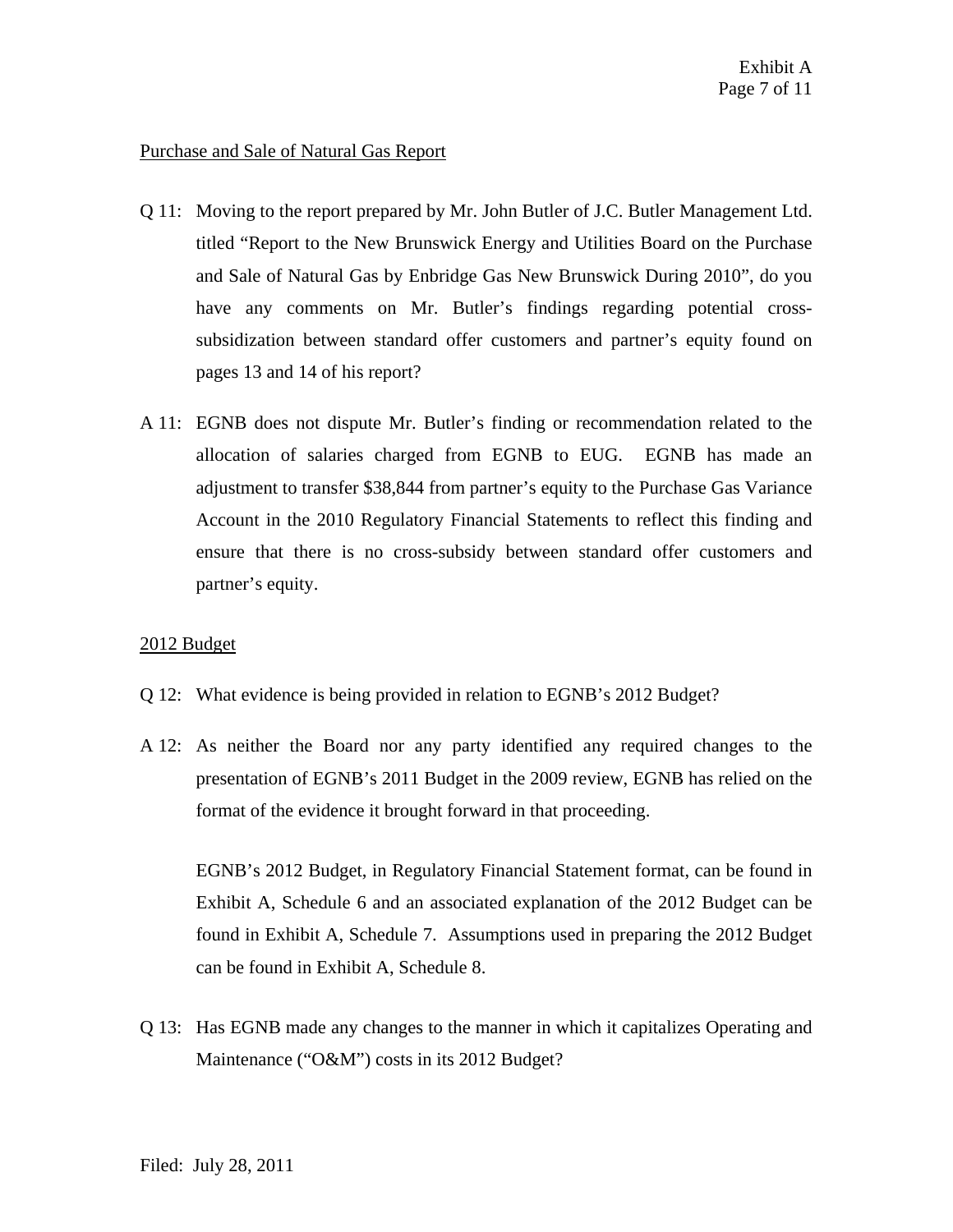- A 13: Yes. Given the concerns expressed by the Board in the 2009 review Decision related to capitalization, EGNB has eliminated the capitalization of O&M to Development O&M in its 2012 Budget, with the exception of some incentives, which EGNB proposes to capitalize as part of property, plant and equipment ("PP&E"). While EGNB does not believe it has reached the end of the Development Period, as specified by the Board's tests, it had already begun a transition to reduce its capitalization of Development O&M. This was undertaken as EGNB recognized an expectation that there would be reduced capitalization of development related costs as the end of the Development Period approached. By advancing this transition, EGNB believes that it will provide the Board and other parties with greater clarity regarding the post-Development Period operating costs of EGNB, as these O&M expenses are expected to continue in support of the ongoing growth of the natural gas distribution system.
- Q 14: On what basis does EGNB believe the O&M costs that it is continuing to capitalize are allowed by generally accepted accounting principles ("GAAP")?
- A 14: Capitalization of O&M expenses that are attributable to the construction of the gas distribution system is a normal practice for natural gas utilities across Canada, and is supported by the CICA Handbook Section 3061.05, which states that PP&E should be recorded at cost, with cost being defined as:

*.05 Cost is the amount of consideration given up to acquire, construct, develop, or better an item of property, plant and equipment and includes all costs directly attributable to the acquisition, construction, development or betterment of the asset including installing it at the location and in the condition necessary for its intended use. Cost includes any asset retirement cost accounted for in accordance with ASSET RETIREMENT OBLIGATIONS, Section 3110.*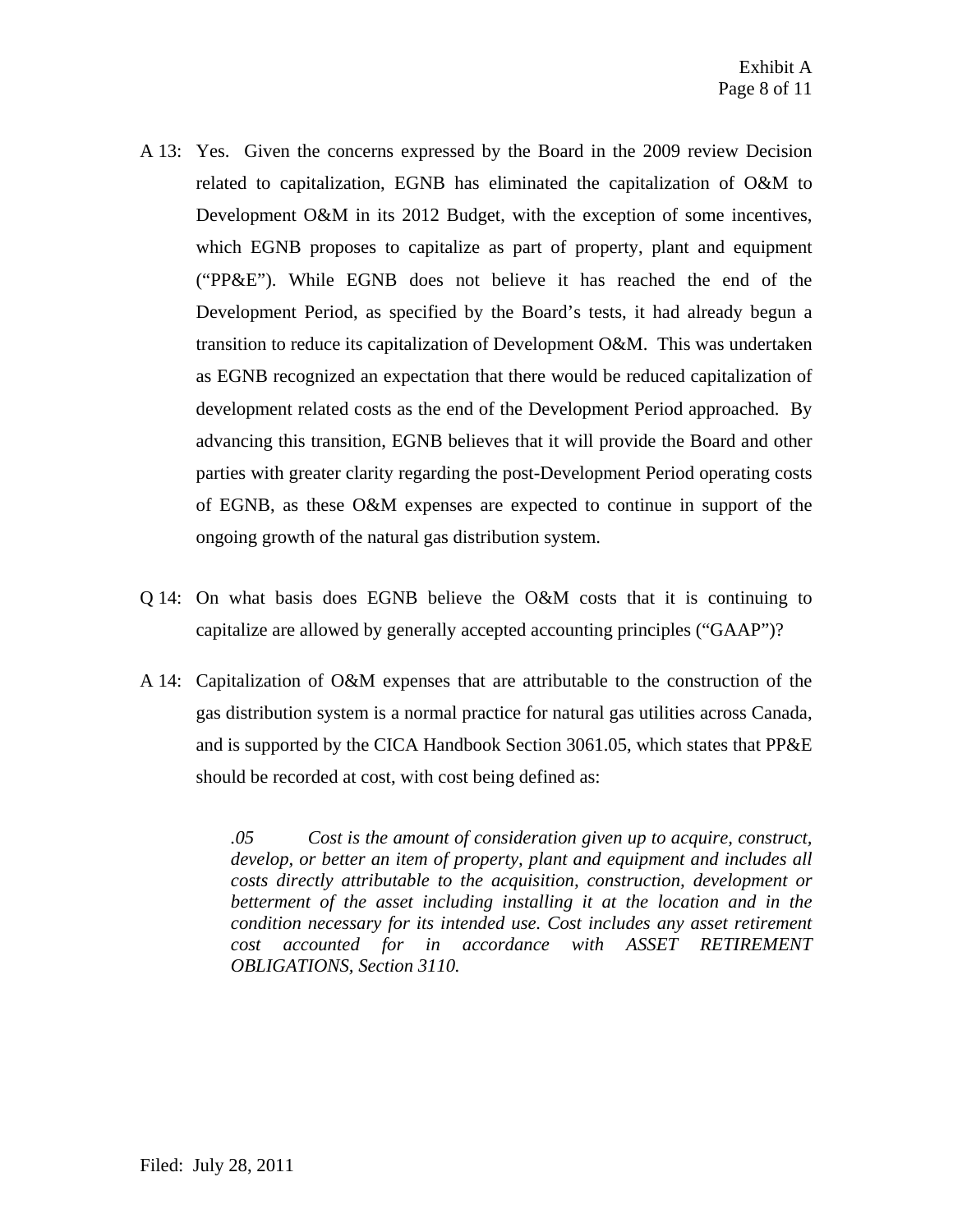EGNB's capitalization to PP&E is focused strictly on costs associated with its construction activities. As a result, EGNB believes that the proportion of O&M capitalized to PP&E in 2012 is attributable to construction of the distribution system and appropriate.

As noted above, EGNB is proposing that some incentives continue to be capitalized. Incentives are paid to encourage the conversion of equipment to natural gas. The majority of these incentives are paid to attract new customers to the system and are directly attributable to its expansion, as they are only paid when the customer is attached. As a result, EGNB believes that it is appropriate and consistent with GAAP to continue capitalizing incentives that result in new mains, services and meters being installed. EGNB also believes they are appropriately included as part of PP&E if other capitalization to Development O&M ceases.

- Q 15: Is EGNB proposing an O&M target be used for its 2012 Budget?
- A 15: No. While EGNB understands the merits of establishing a target for O&M spending as the Board has done for EGNB's 2011 O&M expenditures, EGNB continues to believe that the use of such a target is problematic and may not drive the desired outcomes.

EGNB acknowledges the difficulty in establishing an O&M target within the framework of market-based rates. However, a target that is established based on overall throughput also faces challenges. The value of each GJ of consumption will vary by customer, as there are significant differences in the rates charged to different rate classes. Also, there may not be a strong relationship between O&M spending and throughput. For example, a significant increase in throughput due to increased production in manufacturing facilities would not be seen by EGNB as an opportunity to spend more on O&M. Similarly, a significant reduction in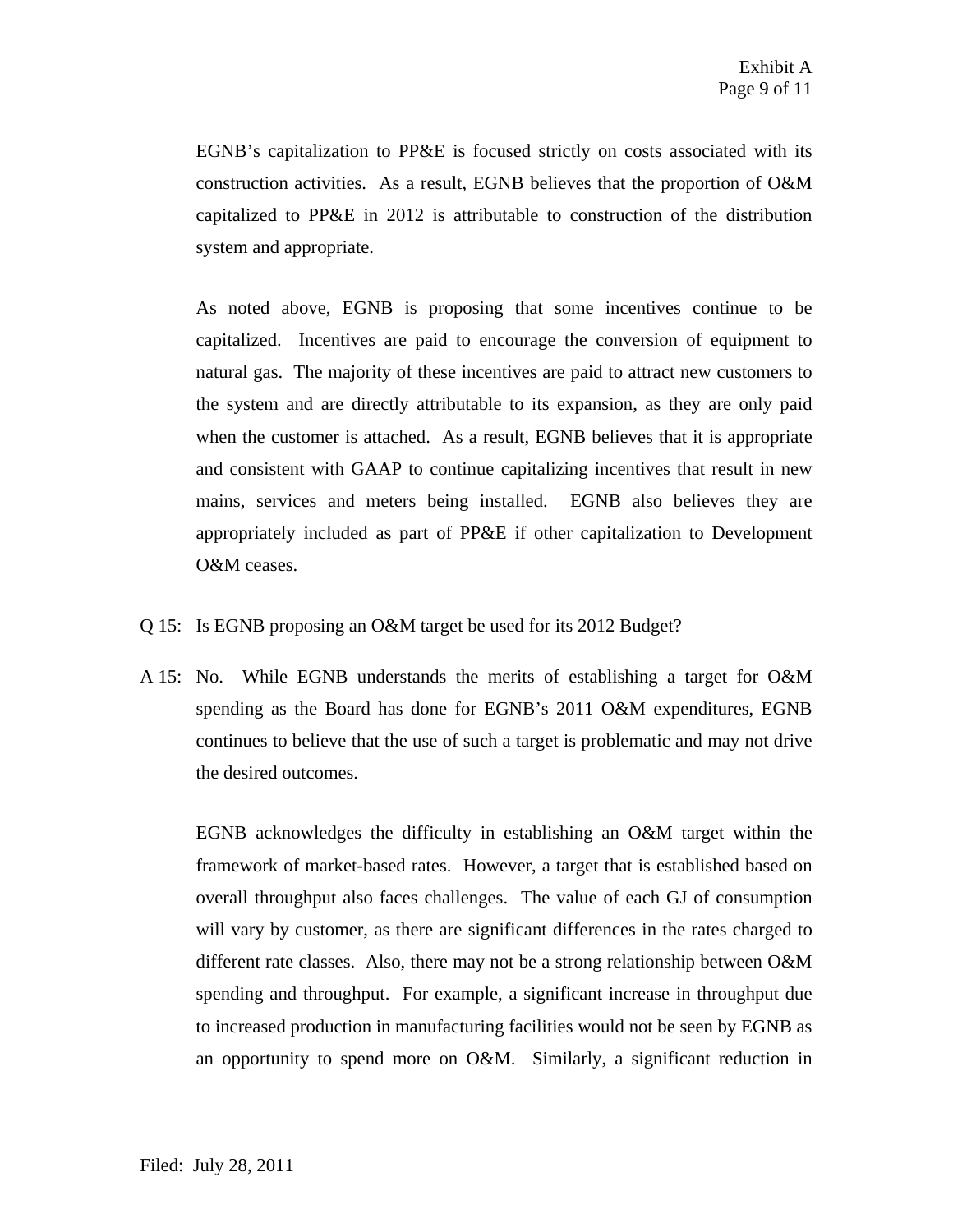throughput due to reduced production in manufacturing facilities would not result in any reduction to EGNB's operating costs. While EGNB understands the Board is looking to make EGNB more accountable for its throughput forecasts, there are factors such as these that are beyond EGNB's control.

EGNB continues to believe that it is premature to establish targets for O&M and that such targets are best put in place when EGNB is operating more like a mature utility, especially in terms of its rate setting mechanism.

- Q 16: Recognizing EGNB does not support the use of an O&M target for 2012, what would the O&M target per GJ be in 2012 if the approach used by the Board for the 2011 Budget was applied to 2012?
- A 16: Given the total O&M budget of \$17.2 million and forecast throughput of 6,081 TJs, the O&M target would be \$2.84/GJ.
- Q 17: What conclusions does EGNB expect the Board to reach regarding the 2012 Budget?
- A 17: EGNB is seeking a similar outcome to the 2009 review, where the Board provided specific direction regarding EGNB's operating and capital budgets and plans for 2011. Such direction is of assistance to EGNB and should limit the amount of review required on a retrospective basis when the 2012 actual financial results are reviewed.

## End of Development Period Tests

Q 18: Does EGNB believe that the first test for the end of the Development Period was satisfied in 2010?